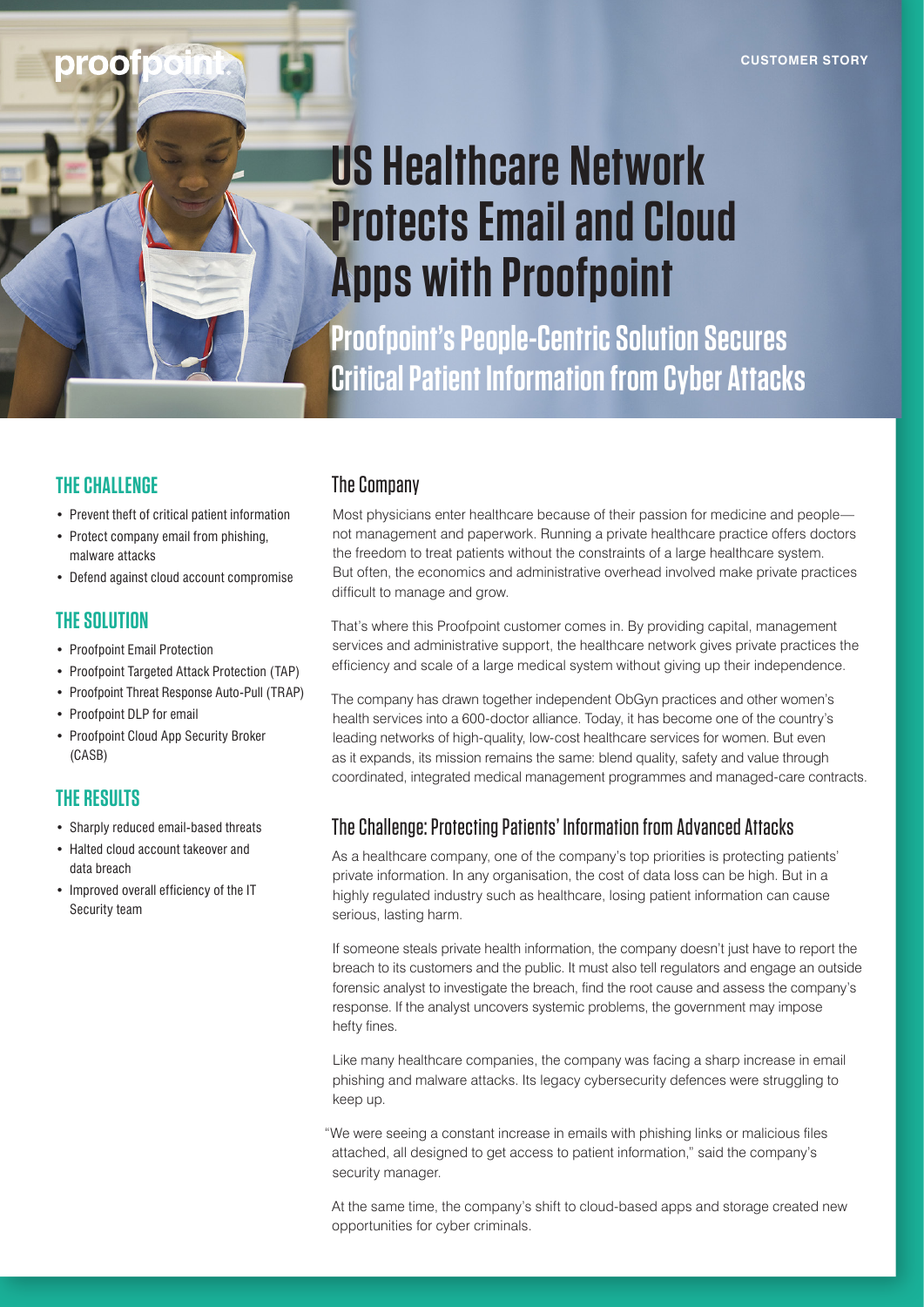#### The Solution

The company's first step was bringing in email security specialists for advice on improving email security for employees, member physicians and patients. As part of that process, the company held proof-of-concept trials (PoCs) with several vendors.

Proofpoint stood out because of its high accuracy. It blocked more malicious emails with a much lower number of false positives than other systems tested.

**Securing the no. 1 threat vector with a complete email solution**

Soon after the PoC, the healthcare network deployed Proofpoint Email Protection. The solution includes Proofpoint Data Loss Prevention (DLP), Targeted Attack Protection (TAP) and Proofpoint Email Encryption to stop email threats and secure sensitive data. And to help automate remediation when something goes wrong, the team installed Proofpoint Threat Response Auto Pull (TRAP).

"The cost of any breach is high. Our entire reputation is at stake. Proofpoint has given us the tools we need to protect our patients' personal information."

Security Manager

TAP and TRAP are intelligent tools that identify known or suspected malicious messages. TAP blocks or quarantines suspicious emails for further investigation. If the analysis confirms malicious content, TRAP removes it from users' inboxes—even after they've been delivered or forwarded to other users.

DLP, meanwhile, monitors and stops any critical data from being stored or forwarded to any unapproved destination, including cloud-based locations.

**Securing the cloud** 

As more and more employees use cloud-based apps and storage, attackers follow. Cloud-based attacks are especially insidious. If bad actors gain access to a cloud account, they can act as a company insider. That means they can send emails, move client data or even trick other users into wiring money or diverting payments.

These are known as email account compromise attacks, and they often target executives' accounts. By taking over the account of someone in authority, attackers not only have access to the executive's email and data but can trick other employees into taking all sorts of harmful actions.

In a recent six-month study, 97% of companies saw attacks on their cloud accounts. About 60% of companies experienced a compromise. And 11% had executive accounts compromised.1

With Email Protection in place, the healthcare company turned to Proofpoint for ideas on how to apply its email DLP policies to cloud-based data.

1 Internal Proofpoint Research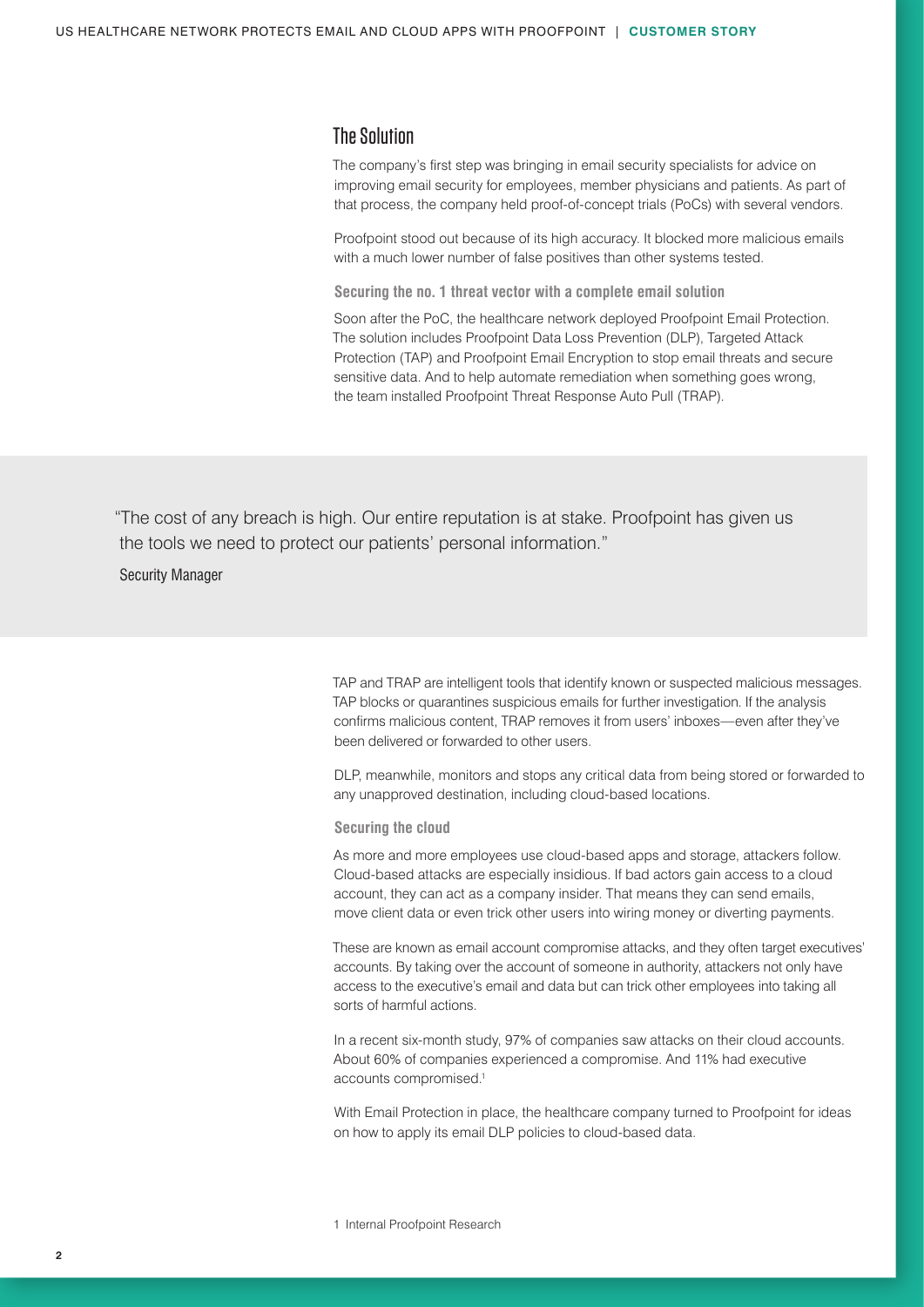The first step was an easy one. The Proofpoint support team recommended that the healthcare network turn on the included TAP SaaS Defense feature in its Proofpoint solution.

### The Results

This feature, which comes included to all TAP customers at no added cost, monitors cloud threats and detects accounts that may have been compromised.

Almost immediately after turning on TAP SaaS Defense, the company uncovered a compromised Microsoft 365 account. An employee's account had been breached. The quick discovery gave the company a chance to react before any confidential data was lost.

"Proofpoint TAP SaaS Defense gave us visibility into a suspicious cloud-based email account," the company's security manager said.

The incident spurred the healthcare company's security team to reassess their overall cloud security posture. The team realised that it would need protection beyond DLP.

After testing several options, the company selected Proofpoint Cloud App Security Broker (CASB) to protect its Microsoft 365 environment. CASB extends Proofpoint's advanced threat protection and DLP capabilities, including Threat Response Auto Pull, to the cloud.

CASB shares DLP classifiers, built-in smart identifiers, dictionaries, rules and templates with other Proofpoint products. This integrated approach allows the security team to protect the personal health information of their clients in cloudbased storage locations with the same DLP rules they use to protect email. By unifying DLP policies, the company reduced risk across email and the cloud without extra management overhead—no need to manually keep policies in sync or recreate rules.

The solution detects critical data stored in the cloud and can halt any transfers of confidential data and hold the files for further analysis. It also protects cloud-based accounts from compromise from phishing emails, stolen credentials and bruteforce credential attacks.

CASB works seamlessly with Proofpoint's entire suite of protection tools. By sharing data under a single security "umbrella," it expands Proofpoint's industry-leading email protection to include all cloud-based operations.

By installing CASB, IT teams can detect, investigate and defend against attempts to access sensitive cloud-based data and trusted accounts.